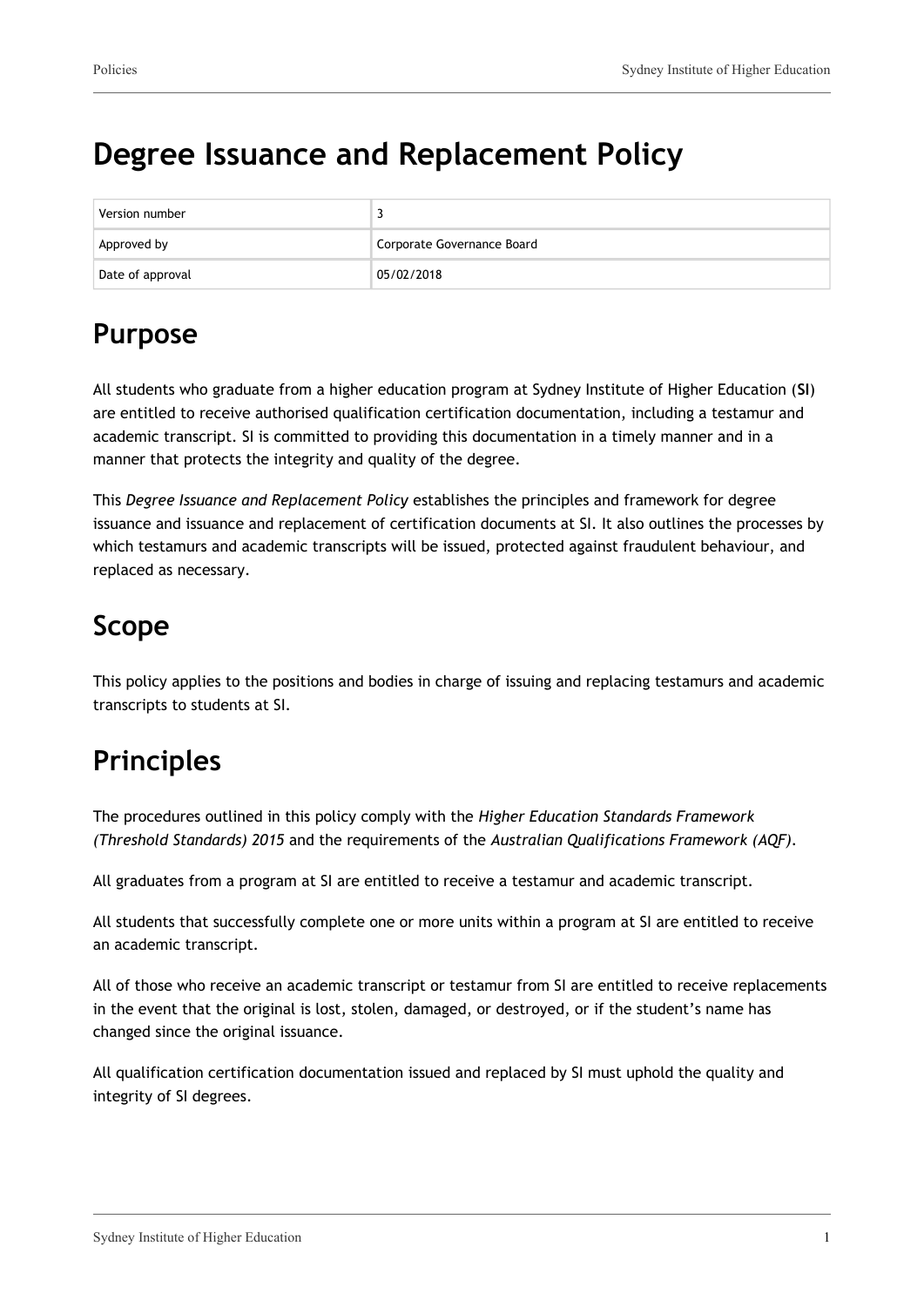## **Procedures**

### *Framework for degree issuance and replacement*

SI will maintain the quality and integrity of its awards by:

- Ensuring the authenticity of all qualification certification documentation issued by SI
- Ensuring that all information included in documentation is clear
- Building safeguards into qualification certification documentation to prevent unauthorised reproduction and fraud
- Ensuring that all qualification certification documentation is traceable and authenticable
- Implementing a rigorous document replacement process that enables SI to verify the reasons for replacement and oversee version control
- Establishing procedures to handle instances of falsification of documentation.

### *Issuance of documentation*

The process for the issuance of documentation is as follows:

- The *Learning and Teaching Committee* provides a list of students who are entitled to receive documentation to the *Academic Board*.
- The *Academic Board* provides advice to the *Corporate Governance Board*.
- The *Corporate Governance Board* must review and approve all qualification certification documentation awarded.

### *Testamurs*

Students who successfully complete a program at SI are entitled to receive a testamur.

Testamurs will be presented to students at graduation ceremonies. Other arrangements will be made if necessary.

The original testamurs that students receive will be issued free of charge. Replacement copies will incur a nominal administrative fee.

Students with outstanding debt to SI will not receive a testamur unless the student has either paid the debt or comes to an agreement with SI regarding payment of the debt.

All testamurs must clearly present:

- SI's logo and full name
- The graduate's full name
- The full name of the qualification being awarded including the field or discipline
- The name of any relevant majors or specialisations and a brief description of them
- The date of issue
- The name, position and signature of the individual authorised by SI to issue the testamur
- The AQF logo or the words "this qualification is recognised within the Australian Qualifications Framework"
- A testamur identification and authentication number (unique document number).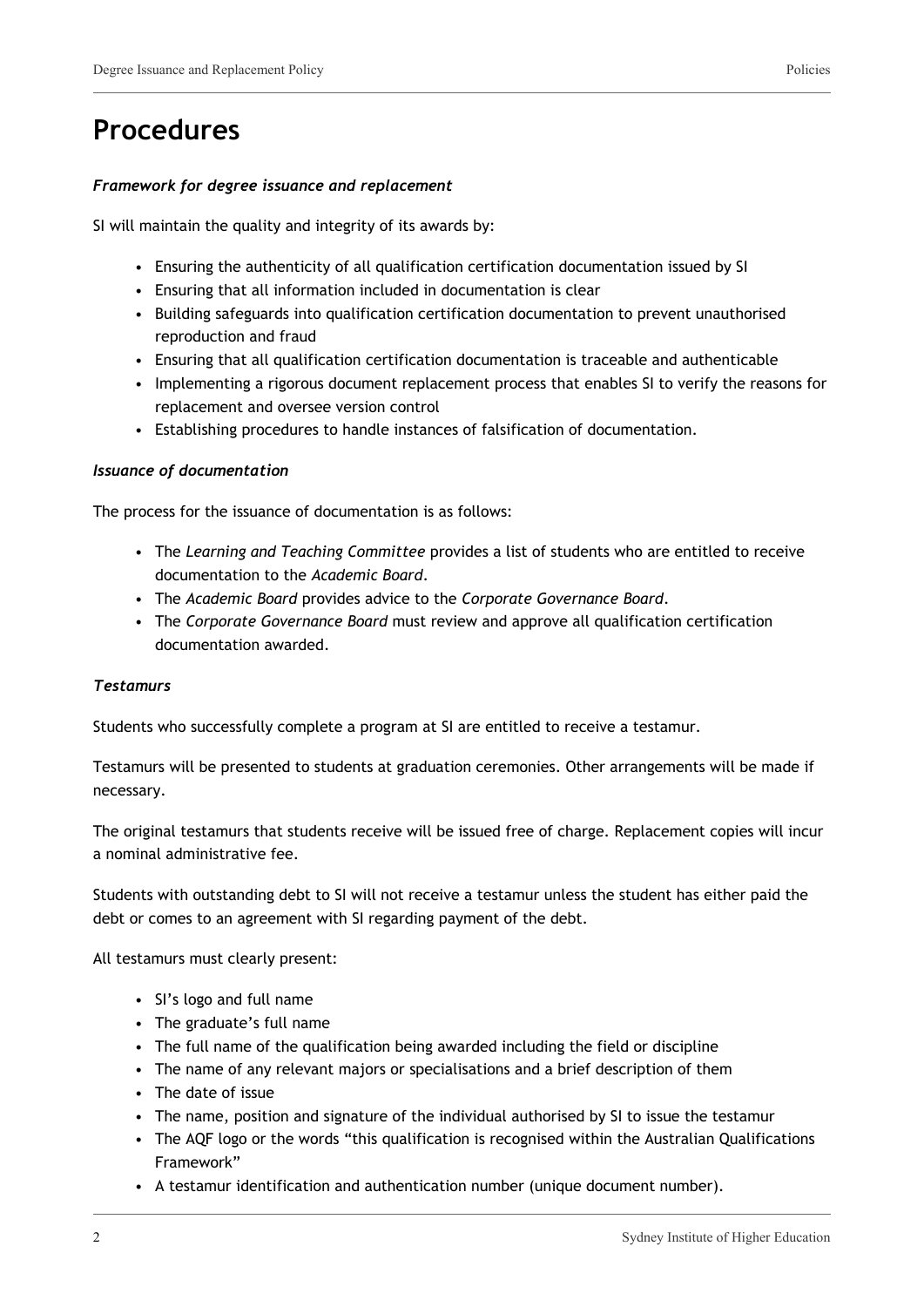### *Academic transcripts*

Students that successfully complete a program or one or more units within a program are entitled to receive an academic transcript.

The original academic transcript that students receive will be issued free of charge. Replacement copies will incur a fee.

Students with outstanding debt to SI will not receive an academic transcript unless the student has either paid the debt or comes to an agreement with SI regarding payment of the debt.

Academic transcripts must clearly present:

- The full name of the relevant SI program of study
- The AQF level of the award
- A record of the full name of all units in which the student was enrolled
- A record of the year in which the student was enrolled in each unit
- The credit point weighting for the unit
- A record of final marks and grades achieved in each unit
- A record of any withdrawals from a unit, after the census date
- A record of any advanced standing from previous formal, informal or non-formal learning that was credited towards the program
- The semester average, yearly and program average mark
- An explanation of the grading system used.

### *AHEGS – Australian Higher Education Graduation Statement*

SI may issue an AHEGS statement complying with the requirements of *AHEG Statements*.

### [https://docs.education.gov.au/system/files/doc/other/](https://docs.education.gov.au/system/files/doc/other/guidelines_for_the_presentation_of_the_ahegs.pdf) [guidelines\\_for\\_the\\_presentation\\_of\\_the\\_ahegs.pdf](https://docs.education.gov.au/system/files/doc/other/guidelines_for_the_presentation_of_the_ahegs.pdf)

### *Anti-fraud measures*

In order to be legitimate, all qualification certification documentation issued by SI will:

- Be printed on SI-approved stationery
- Have a unique tracking number (Unique Documents Number)
- If students attach an original document to a request for replacement, SI will destroy it before issuing a replacement.

Further measures are built in to the replacement process outlined below.

### *Replacement*

Those who have received qualification certification documentation in the past and require a replacement must submit a request to SI that includes:

- If possible, the original documentation
- Name of student, award title, and year of issuance of the original documentation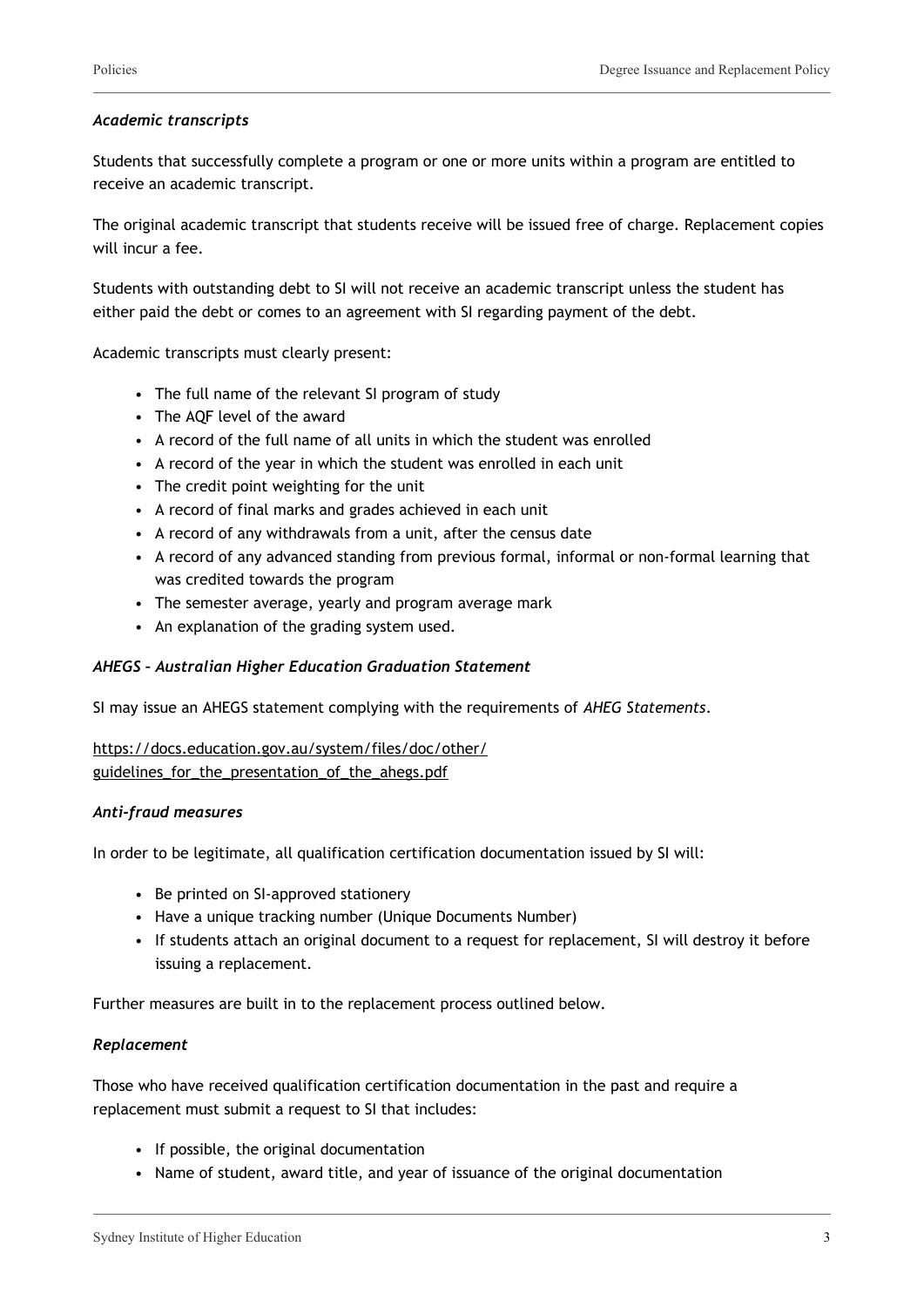- If possible, the Unique Document Number of the original documentation
- An explanation of why the replacement in necessary
- Proof of identity (e.g. original passport, driver's licence, birth certificate, proof of age card)
- In the absence of the original documentation, a statutory declaration stating that the documentation was lost, stolen, or destroyed
- In the event that a name change is required, documentation proving the change of name and clearly stating what name should be on the replacement
- A specified administrative fee.

To prevent fraudulent activity, all replacement documentation will:

- Clearly state "Replacement [documentation type] issued [date]
- Have a new Unique Document Number
- Be recorded in the SI Register of Qualifications and stored as per the *Data and Records Integrity Policy.*

SI is committed to assessing and responding to all requests for replacement documentation within 20 days of receiving them.

## **Policy Implementation and Monitoring**

The *Corporate Governance Board* delegates responsibility for the day-to-day implementation of this policy to the *Academic Board*.

## **Definitions**

**Academic Board:** the SI governing body responsible for academic oversight, including SI learning and teaching environment and practices, program development and approval, workforce planning, research and scholarship, and academic policies and procedures. The *Academic Board* advises the *Corporate Governance Board* on academic matters.

**Academic transcript:** An official certification that presents a full record of a student's enrolment at SI, including all units attempted and results attained.

*Australian Qualifications Framework (AQF):* The national policy for regulated qualifications in Australian education at all levels.

**Corporate Governance Board:** The SI governing body responsible for the oversight of all SI operations, including the direction-setting, quality assurance, monitoring, and improvement of academic and nonacademic operations. It delegates responsibility for academic matters to the *Academic Board*.

**Fraud:** An act of deception through which the individual(s) gain financial or personal benefit.

**Testamur:** Official qualification documentation that certifies a student's completion of a program at SI.